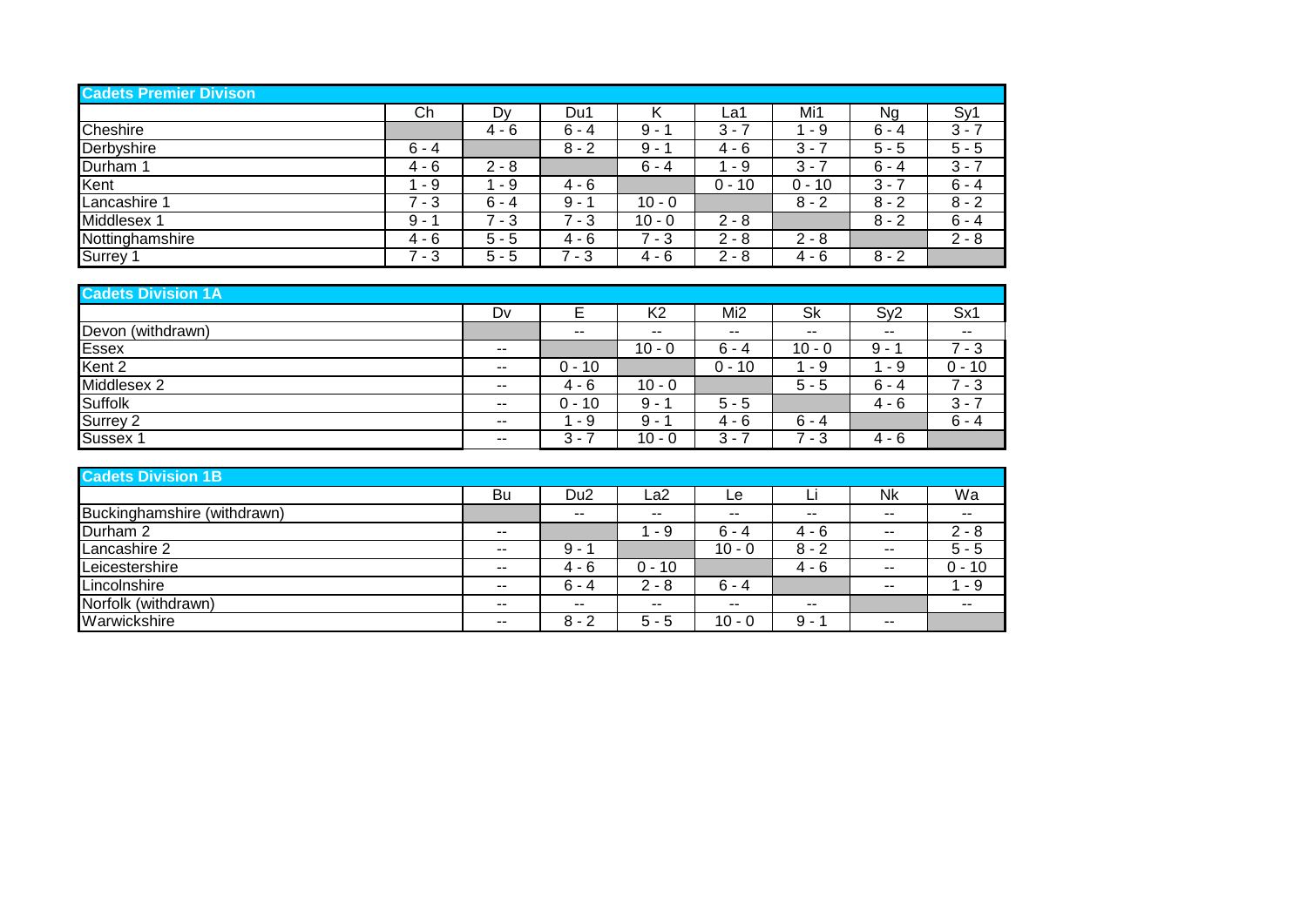| <b>Cadets Division 2</b> |         |                         |                               |          |                  |         |
|--------------------------|---------|-------------------------|-------------------------------|----------|------------------|---------|
|                          | A٧      | <b>Bd</b>               | Np                            | Ys       | S <sub>V</sub> 3 | Wo      |
| Avon                     |         | $2 - 8$                 | 5 -<br>'5                     | - 6<br>4 | - 9              | $3 - 7$ |
| <b>Bedfordshire</b>      | $8 - 2$ |                         | ⇁<br>$\overline{\phantom{a}}$ | - 3      | - 3              | $7 - 2$ |
| Northamptonshire         | $5 - 5$ | $\sim$                  |                               | $5 - 3$  | - 9              | $3 - 7$ |
| South Yorkshire          | $6 - 4$ | $\mathcal{R}$ -<br>ັ    | $3 - 5$                       |          | $5 - 5$          | $3 - 3$ |
| Surrey 3                 | 9 -     | າ<br>. .                | 9<br>$\overline{\phantom{0}}$ | $5 - 5$  |                  | 4 - 6   |
| Worcestershire           | - 3     | ົ<br>$\sim$<br><u>L</u> | 3<br>$\sim$                   | - 3      | $ 6 - 4$         |         |

| <b>Junior Premier Division</b> |          |               |                |            |         |                   |          |         |  |  |  |  |  |
|--------------------------------|----------|---------------|----------------|------------|---------|-------------------|----------|---------|--|--|--|--|--|
|                                | Dy       | Dv            | E <sub>1</sub> |            | ∟a1     | Na                | Sv'      | Sx1     |  |  |  |  |  |
| Derbyshire                     |          | $- -$         | $2 - 8$        | $2 - 8$    | $2 - 8$ | $0 -$<br>10       | $2 - 8$  | $2 - 8$ |  |  |  |  |  |
| withdrawn<br>Devon             | $- -$    |               | $- -$          | $- -$      | $- -$   | $\sim$ $\sim$     | $- -$    | $- -$   |  |  |  |  |  |
| Essex 1                        | $8 - 2$  | $\sim$ $\sim$ |                | $4 - 6$    | $4 - 6$ | - 9               | 5<br>- 5 | $5 - 5$ |  |  |  |  |  |
| Kent                           | $8 - 2$  | $- -$         | $6 - 4$        |            | $4 - 6$ | っ<br>2 - 8        | 3 -      | $5 - 5$ |  |  |  |  |  |
| Lancashire                     | $8 - 2$  | $\sim$ $\sim$ | $6 - 4$        | $6 - 4$    |         | $2 - 8$           | $8 - 2$  | $6 - 4$ |  |  |  |  |  |
| Nottinghamshire                | $10 - 0$ | $- -$         | 9 -            | $8 - 2$    | $8 - 2$ |                   | ⇁<br>- 3 | $8 - 2$ |  |  |  |  |  |
| Surrey                         | $8 - 2$  | $\sim$ $\sim$ | $5 - 5$        | ⇁<br>' - 3 | $2 - 8$ | $3 - 7$           |          | $2 - 8$ |  |  |  |  |  |
| Sussex 1                       | $8 - 2$  | $- -$         | $5 - 5$        | $5 - 5$    | $4 - 6$ | $\Omega$<br>2 - 8 | $8 - 2$  |         |  |  |  |  |  |

| <b>Junior Division 1A</b> |                 |         |         |         |         |         |         |  |  |  |
|---------------------------|-----------------|---------|---------|---------|---------|---------|---------|--|--|--|
|                           | Ch <sub>1</sub> | La2     | Li1     | Ys      | St      | Wa      |         |  |  |  |
| Cheshire 1                |                 | 4-6     | $6 - 4$ | $7 - 3$ | 4-6     | $5 - 5$ | $5 - 5$ |  |  |  |
| Lancashire 2              | $6 - 4$         |         | $8-2$   | $7 - 3$ | $3 - 7$ | $4-6$   | $3 - 7$ |  |  |  |
| Lincolnshire 1            | 4-6             | $2 - 8$ |         | $8 - 2$ | $3 - 7$ | $4-6$   | $4 - 6$ |  |  |  |
| South Yorkshire           | $3 - 7$         | $3 - 7$ | $2 - 8$ |         | $2 - 8$ | $1 - 9$ | $3 - 7$ |  |  |  |
| Staffordshire             | $6 - 4$         | 7-3     | $7 - 3$ | $8 - 2$ |         | 4-6     | $7 - 3$ |  |  |  |
| Warwickshire              | $5 - 5$         | $6 - 4$ | $6 - 4$ | $9 - 1$ | $6 - 4$ |         | 4-6     |  |  |  |
| Yorkshire                 | $5-5$           | 7-3     | $6 - 4$ | $7 - 3$ | 7-3     | $6 - 4$ |         |  |  |  |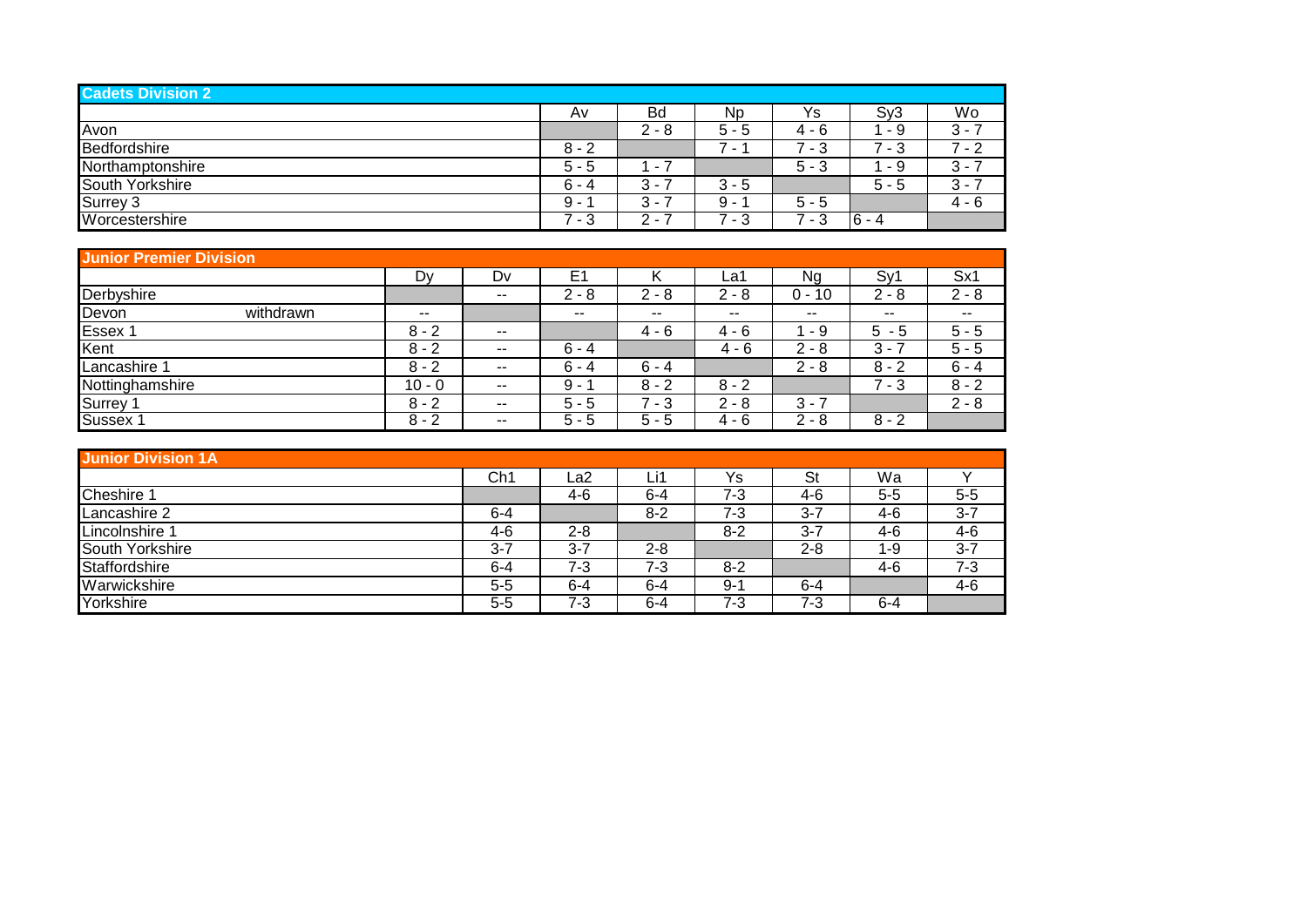|                 | <b>Junior Division 1B</b> |          |           |         |       |               |                               |                 |  |  |  |  |  |
|-----------------|---------------------------|----------|-----------|---------|-------|---------------|-------------------------------|-----------------|--|--|--|--|--|
|                 |                           | A٧       | D٥        | Gs1     | He    | Nk            | Sv2                           | Sx <sub>2</sub> |  |  |  |  |  |
| Avon            |                           |          | $3 -$     |         | $- -$ | $- -$         | $0 - 10$                      | $2 - 8$         |  |  |  |  |  |
| Dorset 1        |                           | ⇁<br>- 3 |           | $4 - 6$ |       | $- -$         | $2 - 8$                       | - 9             |  |  |  |  |  |
| Gloucestershire |                           |          | $6 - 4$   |         | $- -$ | $- -$         | 3<br>$\overline{\phantom{a}}$ | າ<br>۰.,        |  |  |  |  |  |
| Hertfordshire   | withdrawn                 | $- -$    | $- -$     | $- -$   |       | $- -$         | $- -$                         | $- -$           |  |  |  |  |  |
| Norfolk         | withdrawn                 | $- -$    | $\sim$    | $- -$   | $- -$ |               | $- -$                         | $- -$           |  |  |  |  |  |
| Surrey 2        |                           | $10 - 0$ | 8<br>$-2$ | - 3     | $- -$ | $- -$         |                               | $9 -$           |  |  |  |  |  |
| Sussex 2        |                           | $8 - 2$  | 9 -       | - 3     | $- -$ | $\sim$ $\sim$ | - 9                           |                 |  |  |  |  |  |

| <b>Junior Division 2A</b> |         |         |         |     |         |           |  |  |  |  |
|---------------------------|---------|---------|---------|-----|---------|-----------|--|--|--|--|
|                           | Bd      | Ca      | Ch2     | Le  | _i2     | <b>Np</b> |  |  |  |  |
| Bedfordshire              |         | $6 - 4$ | 7-3     | 6-4 | $8 - 2$ | $8 - 2$   |  |  |  |  |
| Cambridgeshire            | 4-6     |         | $8 - 2$ | 5-5 | 7-3     | $5-5$     |  |  |  |  |
| Cheshire 2                | $3 - 7$ | $2 - 8$ |         | 3-7 | $5 - 5$ | 4-6       |  |  |  |  |
| Leicestershire            | $4-6$   | $5 - 5$ | 7-3     |     | 4-6     | $6 - 4$   |  |  |  |  |
| Lincolnshire 2            | $2 - 8$ | 3-7     | $5 - 5$ | 6-4 |         | $7 - 3$   |  |  |  |  |
| Northamptonshire          | $2 - 8$ | 5-5     | $6 - 4$ | 4-6 | $3 - 7$ |           |  |  |  |  |

| <b>Junior Division 2B</b> |         |                 |                               |                 |          |         |
|---------------------------|---------|-----------------|-------------------------------|-----------------|----------|---------|
|                           | Co      | Do <sub>2</sub> | Gs2                           | So              | Wi       | Wo      |
| Cornwall                  |         | $5 - 5$         | 5 -<br>ა                      | $4 - 6$         | 3<br>۰   | $3 - 7$ |
| Dorset 2                  | $5 - 5$ |                 | $2 - 8$                       | $2 - 8$         | - 9      | 1 - 9   |
| Gloucestershire 2         | $5 - 5$ | $8 - 2$         |                               | - 3             | - 9      | $3 - 7$ |
| Somerset                  | $6 - 4$ | $8 - 2$         | 3 -                           |                 | $5 - 5$  | $6 - 4$ |
| Wiltshire                 | - 3     | 9<br>$\sim$     | 9<br>$\overline{\phantom{0}}$ | $5 - 5$         |          | $8 - 2$ |
| Worcestershire            | - 3     | 9<br>$\sim$     | $\sim$<br>ত                   | - 6<br>$\Delta$ | 2<br>- 8 |         |
|                           |         |                 |                               |                 |          |         |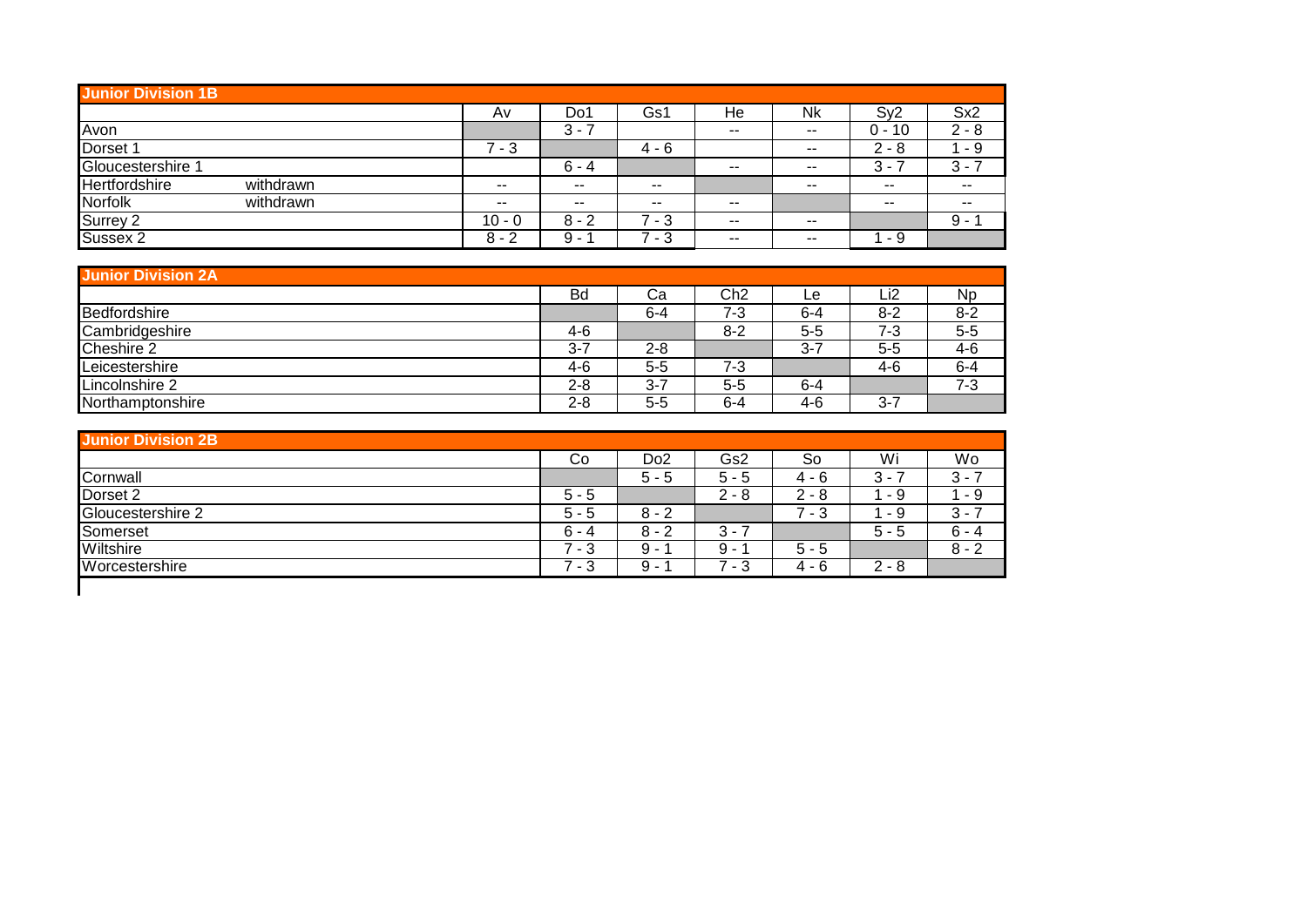| <b>Junior Division 2C</b> |             |                |            |          |                 |          |          |
|---------------------------|-------------|----------------|------------|----------|-----------------|----------|----------|
|                           | Bu          | E <sub>2</sub> | K2         | Mi1      | Mi <sub>2</sub> | Sk       | Sx3      |
| Buckinghamshire           |             | - 3            | $8 - 2$    | າ<br>- 8 | $5 - 5$         | $3 -$    | $10 - 0$ |
| Essex 2                   | $3 - 7$     |                | $3 -$<br>ٮ | - 9      | $5 - 5$         | 0 - 10   | $8 - 2$  |
| Kent 2                    | $2 - 8$     | 7 - 3          |            | - 9      | $8 - 2$         | $5 - 5$  | $10 - 0$ |
| Middlesex 1               | $8 - 2$     | 9 -            | 9 -        |          | 9 -             | $5 - 5$  | $10 - 0$ |
| Middlesex 2               | $5 - 5$     | $5 - 5$        | $2 - 8$    | - 9      |                 | $2 - 8$  | $9 - 1$  |
| <b>Suffolk</b>            | ⇁<br>- 3    | $10 - 0$       | $5 - 5$    | $5 - 5$  | $8 - 2$         |          | $10 - 0$ |
| Sussex 3                  | $0 -$<br>10 | $2 - 8$        | 0 - 10     | 0 - 10   | - 9             | $0 - 10$ |          |

| <b>Seniors Premier Division</b> |         |         |         |          |         |             |         |         |
|---------------------------------|---------|---------|---------|----------|---------|-------------|---------|---------|
|                                 | Be      | Gs      | Le′     | Mi1      | Ng      | Sy'         | Sx1     |         |
| <b>Berkshire</b>                |         | $6 - 4$ | $3 - 7$ | - 9      | $3 -$   | $3 -$<br>ىب | $4 - 6$ | $3 - 7$ |
| Gloucestershire                 | $4 - 6$ |         | $3 - 7$ | $-3$     | - 9     | $4 - 5$     | $2 - 8$ | $2 - 8$ |
| Leicestershire 1                | $7 - 3$ | $7 - 3$ |         | $2 - 8$  | - 9     | $5 - 5$     | $2 - 8$ | $8 - 2$ |
| Middlesex 1                     | $9 -$   | $3 - 7$ | $8 - 2$ |          | $4 - 6$ | $10 - 0$    | $7 - 3$ | $6 - 4$ |
| Nottinghamshire                 | 7 - 3   | $9 -$   | 9 - I   | $6 - 4$  |         | $6 - 4$     | - 3     | $5 - 5$ |
| Surrey 1                        | $7 - 3$ | $5 - 4$ | $5 - 5$ | $0 - 10$ | $4 - 6$ |             | $2 - 8$ | $5 - 5$ |
| Sussex 1                        | $6 - 4$ | $8 - 2$ | $8 - 2$ | $3 - 7$  | 3 -     | $8 - 2$     |         | $5 - 5$ |
| Yorkshire                       | $7 - 3$ | $8 - 2$ | $2 - 8$ | $4 - 6$  | $5 - 5$ | $5 - 5$     | $5 - 5$ |         |

| <b>Seniors Division 1A</b> |         |         |         |         |         |          |         |
|----------------------------|---------|---------|---------|---------|---------|----------|---------|
|                            | Сh      | D٧      | La      |         | Nd      | Wa1      | Wa2     |
| Cheshire                   |         | $8 - 2$ | $5 - 5$ | $6 - 4$ | $3 - 7$ | - 3      | $6 - 4$ |
| Derbyshire                 | $2 - 8$ |         | $6 - 4$ | $5 - 5$ | $2 - 8$ | $5 - 5$  | $9 -$   |
| Lancashire                 | $5 - 5$ | 4 - 6   |         | $3 -$   | $6 - 4$ | ⇁<br>- 3 | $3 - 7$ |
| Lincolnshire               | $4 - 6$ | $5 - 5$ | 7 - 3   |         | $6 - 4$ | 9 -      | 7 - 3   |
| Northumberland             | - 3     | $8 - 2$ | $4 - 6$ | $4 - 6$ |         | $5 - 5$  | $6 - 4$ |
| Warwickshire 1             | $3 - 7$ | $5 - 5$ | $3 - 7$ | - 9     | $5 - 5$ |          | $5 - 5$ |
| Warwickshire 2             | $4 - 6$ | - 9     | - 3     | 3 -     | $4 - 6$ | $5 - 5$  |         |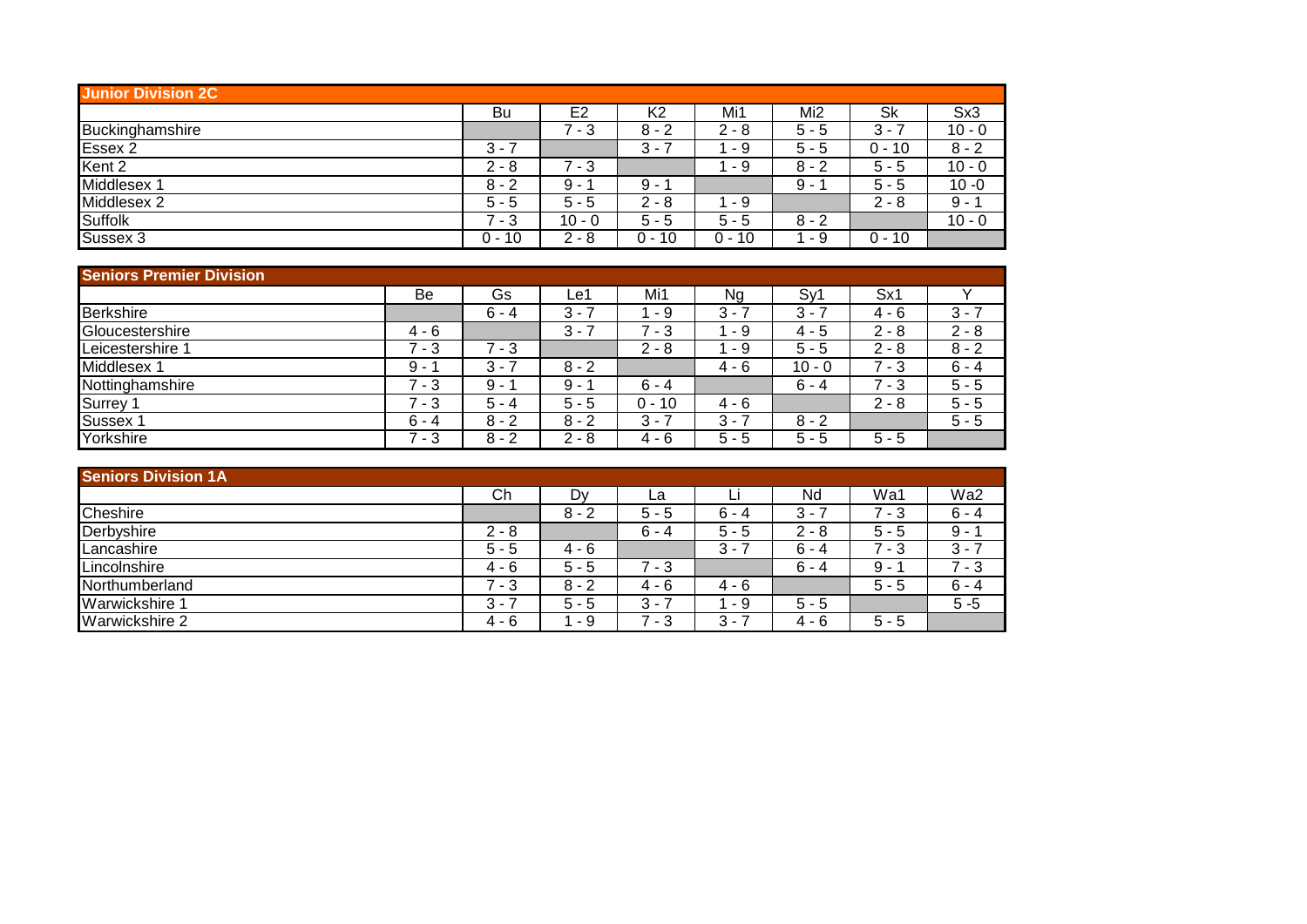| <b>Seniors Division 1B</b> |         |         |           |         |         |          |           |                 |
|----------------------------|---------|---------|-----------|---------|---------|----------|-----------|-----------------|
|                            | Dv      | Do      |           | K1      | Mi2     | Nk1      | <b>Sk</b> | Sy <sub>2</sub> |
| Devon                      |         | $5 - 5$ | $3 -$     | 3 -     | $3 -$   | $4 - 6$  | $5 - 5$   | 4 - 6           |
| <b>Dorset</b>              | $5 - 5$ |         | $2 - 8$   | 4 - 6   | $2 - 8$ | 3<br>н.  | $3 - 7$   | $2 - 8$         |
| <b>Essex</b>               | $7 - 3$ | $8 - 2$ |           | $3 -$   | $6 - 4$ | 4 - 6    | $7 - 3$   | $7 - 3$         |
| Kent 1                     | $7 - 3$ | $6 - 4$ | 7<br>$-3$ |         | $7 - 3$ | $5 - 5$  | $9 -$     | $10 - 0$        |
| Middlesex 2                | $7 - 3$ | $8 - 2$ | $4 - 6$   | $3 -$   |         | $3 - 7$  | $8 - 2$   | $7 - 3$         |
| Norfolk <sub>1</sub>       | $6 - 4$ | $7 - 3$ | $6 - 4$   | $5 - 5$ | $7 - 3$ |          | 9 -       | $8 - 2$         |
| <b>Suffolk</b>             | $5 - 5$ | $7 - 3$ | $3 - 7$   | - 9     | $2 - 8$ | - 9      |           | $6 - 4$         |
| Surrey 2                   | $6 - 4$ | $8 - 2$ | $3 - 3$   | 0 - 10  | $3 -$   | ົ<br>- 8 | $4 - 6$   |                 |

| <b>Seniors Division 2A</b> |               |                          |         |         |                 |          |         |
|----------------------------|---------------|--------------------------|---------|---------|-----------------|----------|---------|
|                            | Ca1           | Ca <sub>2</sub>          | Du      | Le2     | Nk <sub>2</sub> | Np.      | Ys      |
| Cambridgeshire 1           |               | $- -$                    | $5 - 5$ | $8 - 2$ | 9 -             | 4 - 6    | $3 - 7$ |
| Cambridgeshire 2           | $\sim$ $\sim$ |                          | $- -$   | $- -$   | --              | $- -$    | $- -$   |
| Durham                     | $5 - 5$       | $\sim$ $\sim$            |         | $5 - 5$ | $8 - 2$         | $3 - 3$  | $2 - 8$ |
| Leicestershire 2           | $2 - 8$       | $- -$                    | $5 - 5$ |         | $8 - 2$         | $6 - 4$  | $3 - 7$ |
| Norfolk 2                  | - 9           | $\sim$                   | $2 - 8$ | $2 - 8$ |                 | $0 - 10$ | - 9     |
| Northamptonshire           | $6 - 4$       | $\overline{\phantom{a}}$ | $7 - 3$ | 4 - 6   | $10 - 0$        |          | $2 - 8$ |
| South Yorkshire            | $7 - 3$       | $\sim$ $\sim$            | $8 - 2$ | $7 - 3$ | $9 -$           | $8 - 2$  |         |
|                            |               |                          |         |         |                 |          |         |

| <b>Seniors Division 2B</b> |             |                 |                               |                  |                |                               |          |
|----------------------------|-------------|-----------------|-------------------------------|------------------|----------------|-------------------------------|----------|
|                            | Bd          | Bk <sub>2</sub> | Bu                            | He               | K <sub>2</sub> | Sx2                           | Sx3      |
| Bedfordshire               |             | $5 - 5$         | 4 - 6                         | $6 - 4$          | $5 - 5$        | - 9                           | 9 -      |
| Berkshire 2                | $5 - 5$     |                 | - 9                           | $3 -$            | ◠<br>- 8<br>∠  | 3                             | 7 - 3    |
| Buckinghamshire            | $6 - 4$     | 9 -             |                               | ⇁<br>3<br>$\sim$ | - 3            | 5 -<br>5                      | $8 - 2$  |
| Hertfordshire              | 4 - 6       | ⇁<br>- 3        | $3 - 1$                       |                  | 3<br>$\sim$    | 3<br>$\overline{\phantom{a}}$ | $8 - 2$  |
| Kent 2                     | $5 - 5$     | $8 - 2$         | າ<br>$\overline{\phantom{a}}$ | 7<br>- 3         |                | 3<br>$\sim$                   | $10 - 0$ |
| Sussex 2                   | 9<br>$\sim$ | - 3             | $5 - 5$                       | 3<br>$\sim$      | ⇁<br>- 3       |                               | $10 - 0$ |
| Sussex 3                   | - 9         | $3 - 7$         | $2 - 8$                       | $2 - 8$          | 0 -<br>10      | $0 - 10$                      |          |

| <b>Senjors Division 2C</b>                  |                               |       |            |                               |          |          |
|---------------------------------------------|-------------------------------|-------|------------|-------------------------------|----------|----------|
|                                             | A٧                            | Co    | Ha         | So                            | Wi       | Wo       |
| Avon                                        |                               | $- -$ | $6 -$<br>4 | - 3                           | 8<br>- 2 | $4 - 6$  |
| Cornwall<br>* withdrew from final 3 matches | $- -$                         |       | $- -$      | $\sim$ $\sim$                 | $- -$    | $- -$    |
| Hampshire                                   | 4 - 6                         | $- -$ |            | - 3                           | 8<br>- 2 | $4 - 6$  |
| Somerset                                    | 3<br>$\overline{\phantom{a}}$ | $- -$ | 3 -        |                               | ⇁<br>- 3 | $6 - 4$  |
| Wiltshire                                   | $2 - 8$                       | $- -$ | $2 - 8$    | 3<br>$\overline{\phantom{a}}$ |          | $0 - 10$ |
| Worcestershire                              | $6 - 4$                       | $- -$ | $6 - 4$    | - 6<br>4                      | $10 - 0$ |          |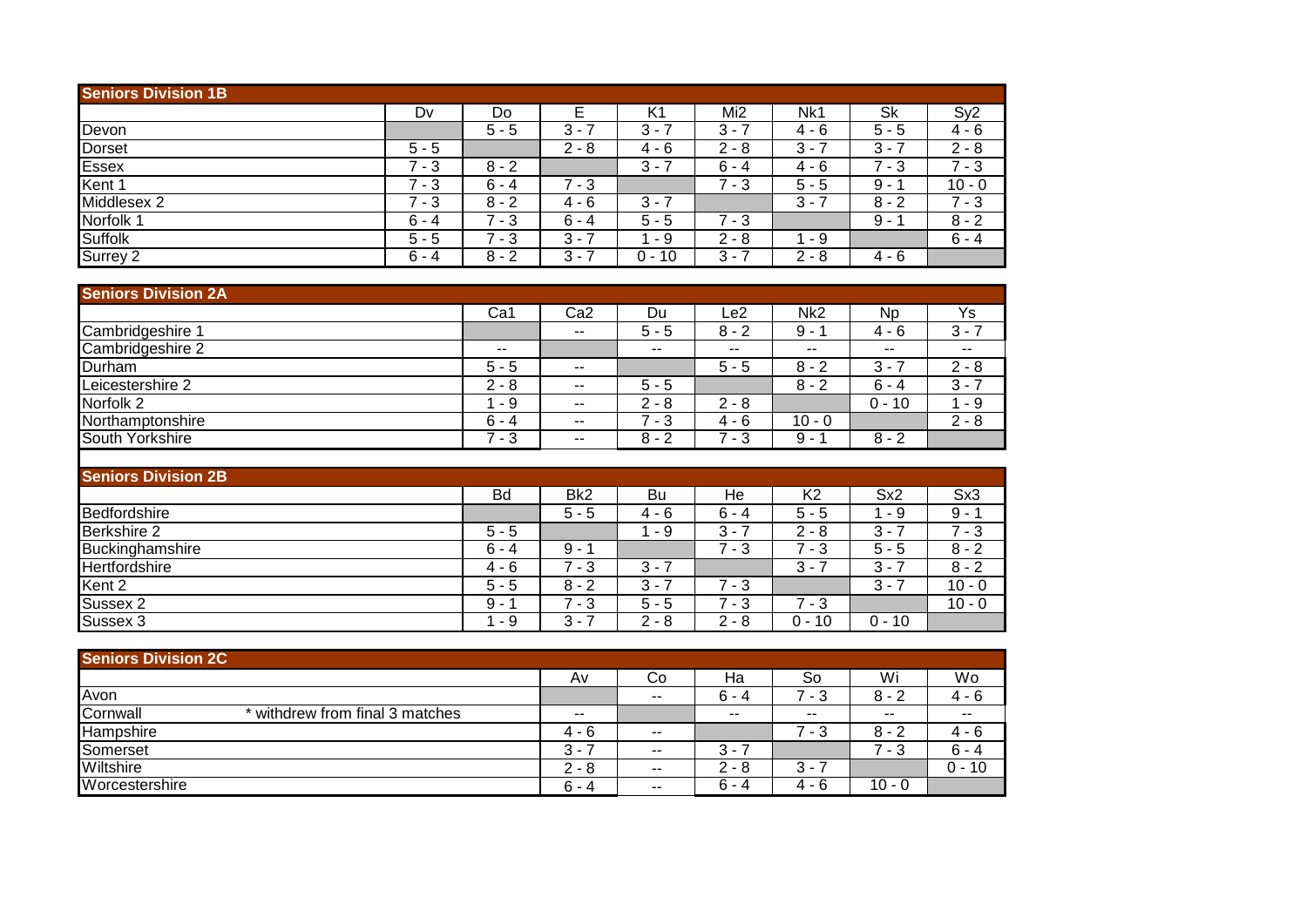| <b>Veterans Premier Division</b> |         |         |         |         |         |         |         |                |
|----------------------------------|---------|---------|---------|---------|---------|---------|---------|----------------|
|                                  | Bk      | Dy      | K1      | ∟e1     | Mi1     | Ng1     | Sx1     | Y <sub>1</sub> |
| Berkshire 1                      |         | $4 - 6$ | $4 - 6$ | $4 - 6$ | $7 - 3$ | $2 - 8$ | $4 - 6$ | $3 - 7$        |
| Derbyshire                       | $6 - 4$ |         | $3 -$   | $4 - 6$ | $5 - 5$ | $4 - 6$ | $7 - 3$ | $4 - 6$        |
| Kent 1                           | $6 - 4$ | $7 - 3$ |         | $5 - 5$ | $8 - 2$ | $3 - 7$ | $5 - 5$ | $8 - 2$        |
| Leicestershire 1                 | $6 - 4$ | $6 - 4$ | $5 - 5$ |         | $5 - 5$ | $4 - 6$ | $4 - 6$ | $3 - 7$        |
| Middlesex 1                      | $3 - 7$ | $5 - 5$ | $2 - 8$ | $5 - 5$ |         | $3 - 7$ | $5 - 5$ | $3 - 7$        |
| Nottinghamshire                  | $8 - 2$ | $6 - 4$ | $7 - 3$ | $6 - 4$ | $7 - 3$ |         | $6 - 4$ | $5 - 5$        |
| Sussex 1                         | $6 - 4$ | $3 - 7$ | $5 - 5$ | $6 - 4$ | $5 - 5$ | $4 - 6$ |         | $4 - 6$        |
| Yorkshire 1                      | $7 - 3$ | $6 - 4$ | $2 - 8$ | - 3     | - 3     | $5 - 5$ | $6 - 4$ |                |

| <b>Veterans Division 1A</b> |         |         |         |         |         |         |         |         |
|-----------------------------|---------|---------|---------|---------|---------|---------|---------|---------|
|                             | Av      | Li      | Nd      | So1     | Ys      | Wa1     | Wo1     | Y2      |
| Avon                        |         | $3 - 7$ | $6 - 4$ | $8 - 2$ | $4 - 6$ | $3 - 7$ | $4 - 6$ | $4 - 6$ |
| Lincolnshire                | $7 - 3$ |         | $6 - 4$ | $8 - 2$ | $4 - 6$ | $3 - 7$ | $5 - 5$ | $3 - 7$ |
| Northumberland              | $4 - 6$ | $4 - 6$ |         | 9 -     | 4 - 6   | $6 - 4$ | - 3     | - 9     |
| Somerset 1                  | $2 - 8$ | $2 - 8$ | - 9     |         | $4 - 6$ | $2 - 8$ | - 9     | - 9     |
| South Yorkshire             | $6 - 4$ | $6 - 4$ | $6 - 4$ | $6 - 4$ |         | $4 - 6$ | $7 - 3$ | $5 - 5$ |
| Warwickshire 1              | $7 - 3$ | $7 - 3$ | $4 - 6$ | $8 - 2$ | $6 - 4$ |         | $6 - 4$ | $3 - 7$ |
| Worcestershire 1            | $6 - 4$ | $5 - 5$ | $3 - 7$ | 9 -     | $3 -$   | $4 - 6$ |         | $5 - 5$ |
| Yorkshire 2                 | $6 - 4$ | $7 - 3$ | $9 - 1$ | $9 -$   | $5 - 5$ | $7 - 3$ | $5 - 5$ |         |

| <b>Veterans Division 1B</b> |         |         |                |          |                |                 |         |                 |
|-----------------------------|---------|---------|----------------|----------|----------------|-----------------|---------|-----------------|
|                             | Bu1     | Ca1     | E <sub>1</sub> | He1      | K <sub>2</sub> | Mi <sub>2</sub> | Nk1     | Sx <sub>2</sub> |
| Buckinghamshire 1           |         | - 3     | $7 - 3$        | $4 - 6$  | $7 - 3$        | $8 - 2$         | $4 - 6$ | $8 - 2$         |
| Cambridgeshire 1            | $3 - 7$ |         | $8 - 2$        | $3 -$    | $7 - 3$        | $7 - 3$         | $5 - 5$ | $6 - 4$         |
| Essex 1                     | 3 -     | $2 - 8$ |                | $4 - 6$  | $8 - 2$        | $10 - 0$        | $7 - 3$ | $10 - 0$        |
| Hertfordshire 1             | $6 - 4$ | $7 - 3$ | $6 - 4$        |          | $8 - 2$        | $10 - 0$        | $7 - 3$ | $8 - 2$         |
| Kent 2                      | $3 - 7$ | $3 - 7$ | $2 - 8$        | $2 - 8$  |                | $7 - 3$         | $5 - 5$ | $9 - 1$         |
| Middlesex 2                 | $2 - 8$ | $3 - 7$ | $0 - 10$       | $0 - 10$ | $3 - 7$        |                 | $2 - 8$ | $7 - 3$         |
| Norfolk 1                   | $6 - 4$ | $5 - 5$ | $3 - 7$        | $3 - 7$  | $5 - 5$        | $8 - 2$         |         | $6 - 4$         |
| Sussex 2                    | $2 - 8$ | $4 - 6$ | $0 - 10$       | $2 - 8$  | - 9            | $3 - 7$         | $4 - 6$ |                 |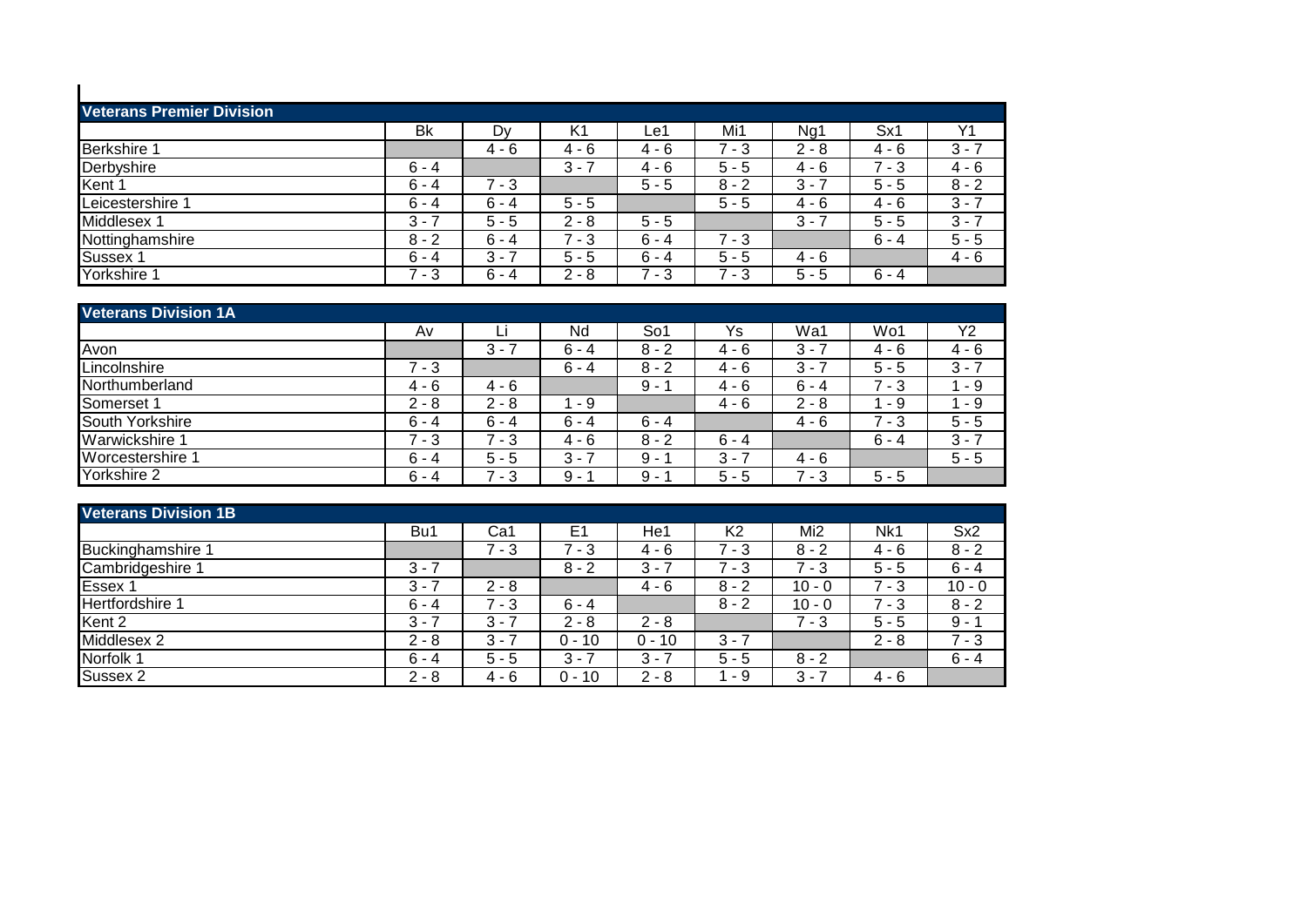| <b>Veterans Division 2A</b> |         |          |             |         |                               |           |                |
|-----------------------------|---------|----------|-------------|---------|-------------------------------|-----------|----------------|
|                             | Ch      | Du       | La          | Le2     | Np1                           | <b>St</b> | Y <sub>3</sub> |
| Cheshire                    |         | 9 -      | a<br>$\sim$ | 9 -     | - 3                           | 9 -       | $6 - 4$        |
| Durham                      | -9      |          | ⇁<br>- 3    | $6 - 4$ | $5 - 5$                       | $3 -$     | 4 - 6          |
| Lancashire                  | - 9     | $3 - 7$  |             | $8 - 2$ | 5<br>- 5                      | $5 - 5$   | $4 - 6$        |
| Leicestershire 2            | - 9     | 4 - 6    | $2 - 8$     |         | $3 -$                         | 4 - 6     | $4 - 6$        |
| Northamptonshire '          | $3 - 7$ | $5 - 5$  | $5 - 5$     | $7 - 3$ |                               | - 3       | 4 - 6          |
| Staffordshire               | - 9     | - 3<br>7 | $5 - 5$     | $6 - 4$ | 3<br>$\overline{\phantom{a}}$ |           | $5 - 5$        |
| Yorkshire 3                 | $4 - 6$ | $6 - 4$  | $6 - 4$     | $6 - 4$ | $6 - 4$                       | $5 - 5$   |                |

| <b>Veterans Division 2B</b> |         |                 |                 |                 |                 |         |         |  |  |  |
|-----------------------------|---------|-----------------|-----------------|-----------------|-----------------|---------|---------|--|--|--|
|                             | Bd1     | Bd <sub>2</sub> | Bk <sub>2</sub> | Bu <sub>2</sub> | He <sub>2</sub> | Sk      | Wa2     |  |  |  |
| Bedfordshire 1              |         | $6 - 4$         | $5 - 5$         | $9 - 1$         | $5 - 5$         | $4 - 6$ | 7 - 3   |  |  |  |
| Bedfordshire 2              | $4 - 6$ |                 | $6 - 4$         | $2 - 8$         | $3 - 7$         | - 9     | $2 - 8$ |  |  |  |
| Berkshire 2                 | $5 - 5$ | $4 - 6$         |                 | $5 - 5$         | - 9             | $2 - 8$ | $3 - 7$ |  |  |  |
| Buckinghamshire 2           | - 9     | $8 - 2$         | $5 - 5$         |                 | - 9             | - 9     | $2 - 8$ |  |  |  |
| Hertfordshire 2             | $5 - 5$ | $7 - 3$         | $9 - 1$         | $9 - 1$         |                 | $4 - 6$ | $5 - 5$ |  |  |  |
| Suffolk                     | $6 - 4$ | $9 - 1$         | $8 - 2$         | $9 - 1$         | $6 - 4$         |         | $3 - 7$ |  |  |  |
| Warwickshire 2              | $3 - 7$ | $8 - 2$         | $7 - 3$         | $8 - 2$         | $5 - 5$         | $7 - 3$ |         |  |  |  |

| <b>Veterans Division 2C</b> |                |          |         |         |          |          |         |  |  |  |
|-----------------------------|----------------|----------|---------|---------|----------|----------|---------|--|--|--|
|                             | E <sub>2</sub> | K3       | K4      | Mi3     | Sy'      | Sy2      | Sx3     |  |  |  |
| Essex 2                     |                | - 9      | $6 - 4$ | $2 - 8$ | 5 -<br>5 | $5 - 5$  | $5 - 5$ |  |  |  |
| Kent 3                      | 9 -            |          | $5 - 5$ | $6 - 4$ | $3 - 7$  | $5 - 5$  | $8 - 2$ |  |  |  |
| Kent 4                      | $4 - 6$        | $5 - 5$  |         | -9      | $4 - 6$  | $4 - 6$  | 4 - 6   |  |  |  |
| Middlesex 3                 | $8 - 2$        | $4 - 6$  | 9 -     |         | $5 - 5$  | ⇁<br>- 3 | $5 - 5$ |  |  |  |
| Surrey <sup>*</sup>         | $5 - 5$        | ⇁<br>- 3 | $6 - 4$ | $5 - 5$ |          | $8 - 2$  | 9 -     |  |  |  |
| Surrey 2                    | $5 - 5$        | $5 - 5$  | $6 - 4$ | 3 -     | $2 - 8$  |          | 4 - 6   |  |  |  |
| Sussex 3                    | $5 - 5$        | $2 - 8$  | $6 - 4$ | $5 - 5$ | - 9      | $6 - 4$  |         |  |  |  |

| <b>Veterans Division 2D</b> |         |         |                          |               |         |         |         |
|-----------------------------|---------|---------|--------------------------|---------------|---------|---------|---------|
|                             | Dv1     | Do      | Gs                       | Ha1           | Hr      | Wi1     | Wi2     |
| Devon 1                     |         | - 3     | $\overline{\phantom{a}}$ | $6 - 4$       | - 3     | $5 - 5$ | $9 - 1$ |
| <b>Dorset</b>               | $3 - 7$ |         | $- -$                    | $3 -$         | $8 - 2$ | $6 - 4$ | $3 - 7$ |
| Gloucestershire (withdrawn) | $- -$   | $- -$   |                          | $- -$         | $- -$   | $- -$   | $- -$   |
| Hampshire 1                 | 4 - 6   | - 3     | $- -$                    |               | 9 -     | $8 - 2$ | $8 - 2$ |
| Herefordshire               | $3 -$   | $2 - 8$ | $- -$                    | - 9           |         | $2 - 8$ | $3 - 7$ |
| <b>Wiltshire 1</b>          | $5 - 5$ | 4 - 6   | $- -$                    | $2 - 8$       | $8 - 2$ |         | $5 - 5$ |
| <b>Wiltshire 2</b>          | - 9     | - 3     | $- -$                    | C<br>- 8<br>∠ | - 3     | $5 - 5$ |         |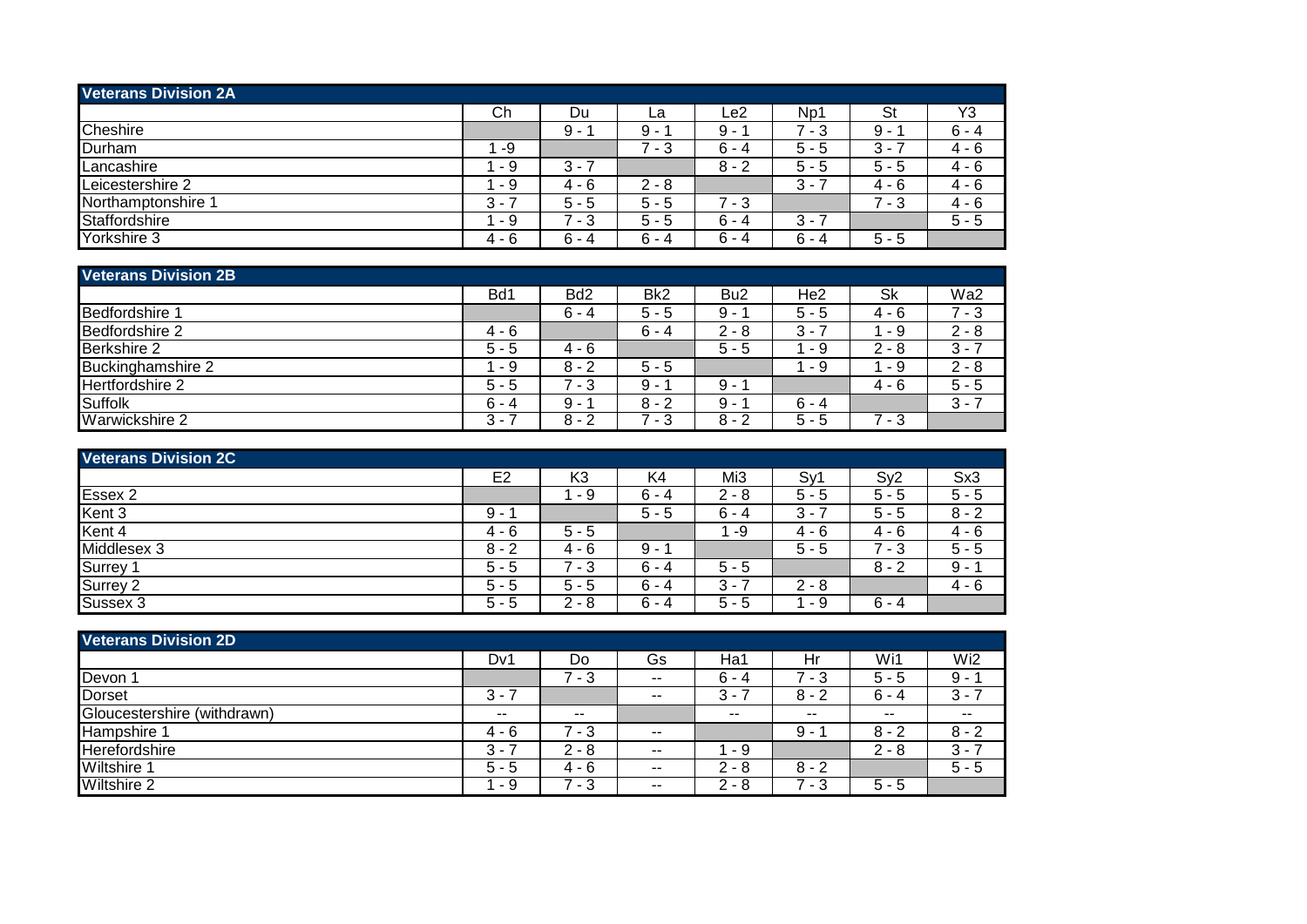| <b>Veterans Division 3A</b> |          |          |         |         |         |                 |
|-----------------------------|----------|----------|---------|---------|---------|-----------------|
|                             | Ca2      | Ca3      | Cv      | Np2     | Wa3     | Wo <sub>2</sub> |
| Cambridgeshire 2            |          | $10 - 0$ | $3 - 7$ | 9 -     | $6 - 4$ | $10 - 0$        |
| Cambridgeshire 3            | $0 - 10$ |          | - 9     | 4 - 6   | $2 - 8$ | $2 - 8$         |
| Cleveland                   | $7 - 3$  | $9 - 1$  |         | $8 - 2$ | $5 - 5$ | $10 - 0$        |
| Northamptonshire 2          | - 9      | $6 - 4$  | $2 - 8$ |         | 4 - 6   | 7 - 3           |
| Warwickshire 3              | $4 - 6$  | $8 - 2$  | $5 - 5$ | $6 - 4$ |         | $10 - 0$        |
| Worcestershire 2            | $0 - 10$ | 8 - 2    | 0 - 10  | 3 - 1   | 0 - 10  |                 |

| <b>Veterans Division 3B</b> |                                 |         |                |               |          |                               |         |
|-----------------------------|---------------------------------|---------|----------------|---------------|----------|-------------------------------|---------|
|                             | Bk3                             | He3     | K <sub>5</sub> | Mi4           | Ox2      | Sy3                           | Sy4     |
| Berkshire 3                 |                                 | $3 - 3$ | $6 - 4$        | $2 - 8$       | $3 -$    | - 9                           | 4 - 6   |
| Hertfordshire 3             | $7 - 3$                         |         | $4 - 6$        | 5 -<br>ა      | - 3      | $2 - 8$                       | $5 - 5$ |
| Kent 5                      | $4 - 6$                         | $6 - 4$ |                | $3 -$         | $6 - 4$  | $2 - 8$                       | $4 - 6$ |
| Middlesex 4                 | $8 - 2$                         | $5 - 5$ | 7 - 3          |               | 4 - 6    | $2 - 8$                       | $3 - 7$ |
| Oxfordshire 2               | $\overline{\phantom{a}}$<br>- 3 | $3 - 7$ | 4 - 6          | $6 - 4$       |          | 3<br>$\overline{\phantom{a}}$ | $8 - 2$ |
| Surrey 3                    | 9 -                             | $8 - 2$ | $8 - 2$        | $8 - 2$       | ⇁<br>- 3 |                               | $8 - 2$ |
| Surrey 4                    | $6 - 4$                         | $5 - 5$ | $6 - 4$        | $-7 - 4$<br>3 | $2 - 8$  | $2 - 8$                       |         |

| <b>Veterans Division 3C</b> |         |                  |         |         |                 |                 |         |
|-----------------------------|---------|------------------|---------|---------|-----------------|-----------------|---------|
|                             | Co      | D <sub>v</sub> 2 | Ha2     | Ox1     | So <sub>2</sub> | So <sub>3</sub> | Wi3     |
| Cornwall                    |         | $6 - 4$          | $2 - 8$ | 4 - 6   | $5 - 5$         | $4 - 6$         | $2 - 8$ |
| Devon <sub>2</sub>          | $4 - 6$ |                  | $2 - 8$ | 1 - 9   | $3 -$           | $2 - 8$         | $2 - 8$ |
| Hampshire 2                 | $8 - 2$ | $8 - 2$          |         | 4 - 6   | $5 - 5$         | $5 - 5$         | $4 - 6$ |
| Oxfordshire 1               | $6 - 4$ | $9 - 1$          | $6 - 4$ |         | 9 -             | $5 - 5$         | $4 - 6$ |
| Somerset 2                  | $5 - 5$ | 7 - 3            | $5 - 5$ | 1 - 9   |                 | $6 - 4$         | $2 - 8$ |
| Somerset 3                  | $6 - 4$ | $8 - 2$          | $5 - 5$ | $5 - 5$ | $4 - 6$         |                 | $2 - 8$ |
| Wiltshire 3                 | $8 - 2$ | $8 - 2$          | $6 - 4$ | $6 - 4$ | $8 - 2$         | $8 - 2$         |         |

| <b>Over 60s Premier Division</b> |         |         |         |         |         |         |         |         |
|----------------------------------|---------|---------|---------|---------|---------|---------|---------|---------|
|                                  | Bd      | Ch1     | E1      | K1      | La      | Sx      | Wa1     | Υ1      |
| Bedfordshire                     |         | $6 - 4$ | $5 - 5$ | 4-6     | 4-6     | $5 - 5$ | 4-6     | $7 - 3$ |
| Cheshire '                       | 4-6     |         | $8 - 2$ | $2 - 8$ | $5 - 5$ | $3 - 7$ | $6 - 4$ | $6 - 4$ |
| Essex 1                          | $5 - 5$ | $2 - 8$ |         | $5 - 5$ | 4-6     | $2 - 8$ | $5 - 5$ | $5 - 5$ |
| Kent 1                           | $6 - 4$ | $8 - 2$ | $5 - 5$ |         | $5 - 5$ | $8 - 2$ | $6 - 4$ | $9 - 1$ |
| Lancashire                       | $6 - 4$ | $5-5$   | $6 - 4$ | $5 - 5$ |         | $8-2$   | $5 - 5$ | $6 - 4$ |
| <b>Sussex</b>                    | $5 - 5$ | $7 - 3$ | $8 - 2$ | $2 - 8$ | $2 - 8$ |         | 7-3     | $6 - 4$ |
| Warwickshire 1                   | $6 - 4$ | $4-6$   | $5 - 5$ | 4-6     | $5 - 5$ | $3 - 7$ |         | $3 - 7$ |
| Yorkshire 1                      | $3 - 7$ | 4-6     | $5 - 5$ | 1-9     | 4-6     | 4-6     | 7-3     |         |